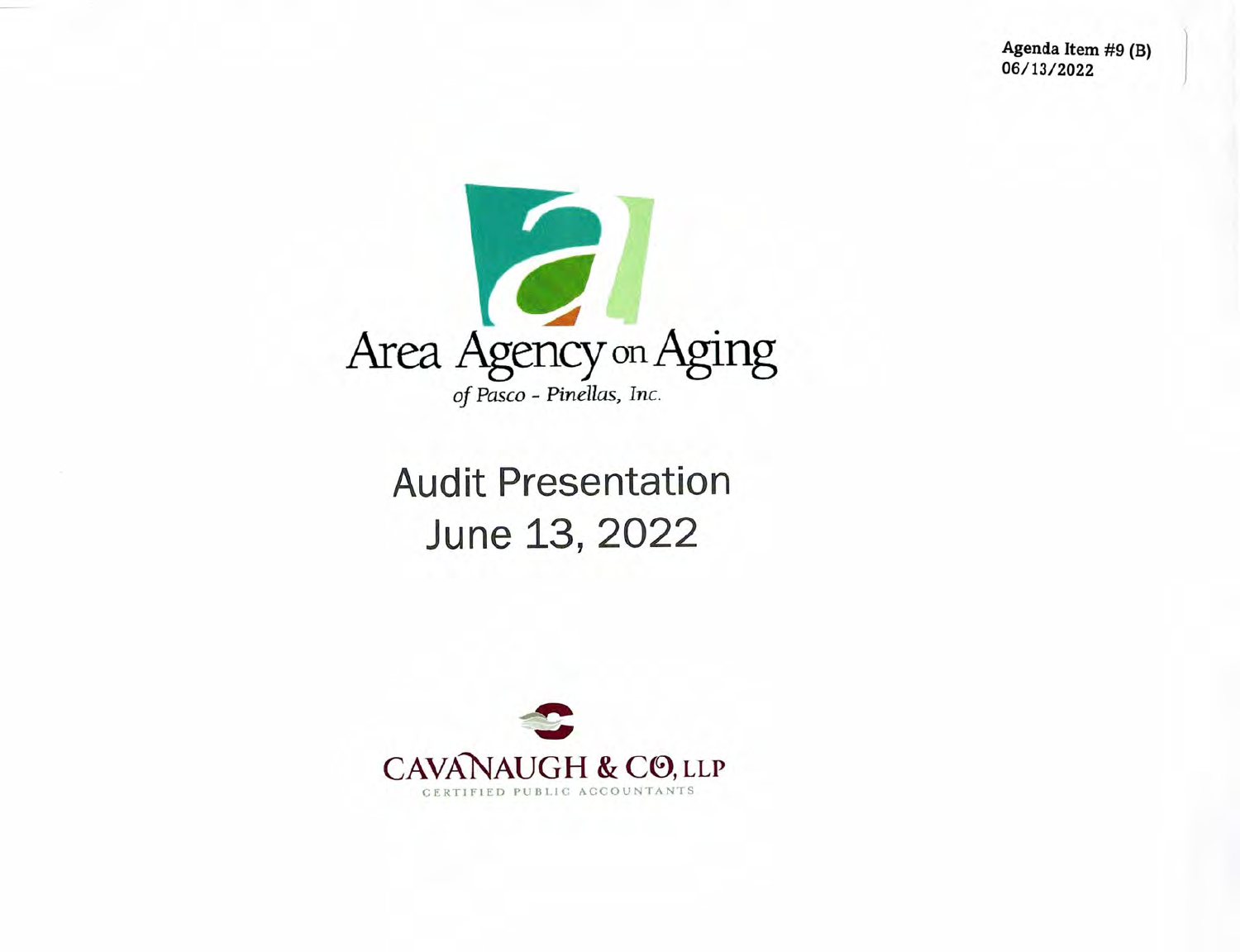

#### **Overview of Audit Process**

**Required Communications** 

**Audit Results** 

**Financial Results** 

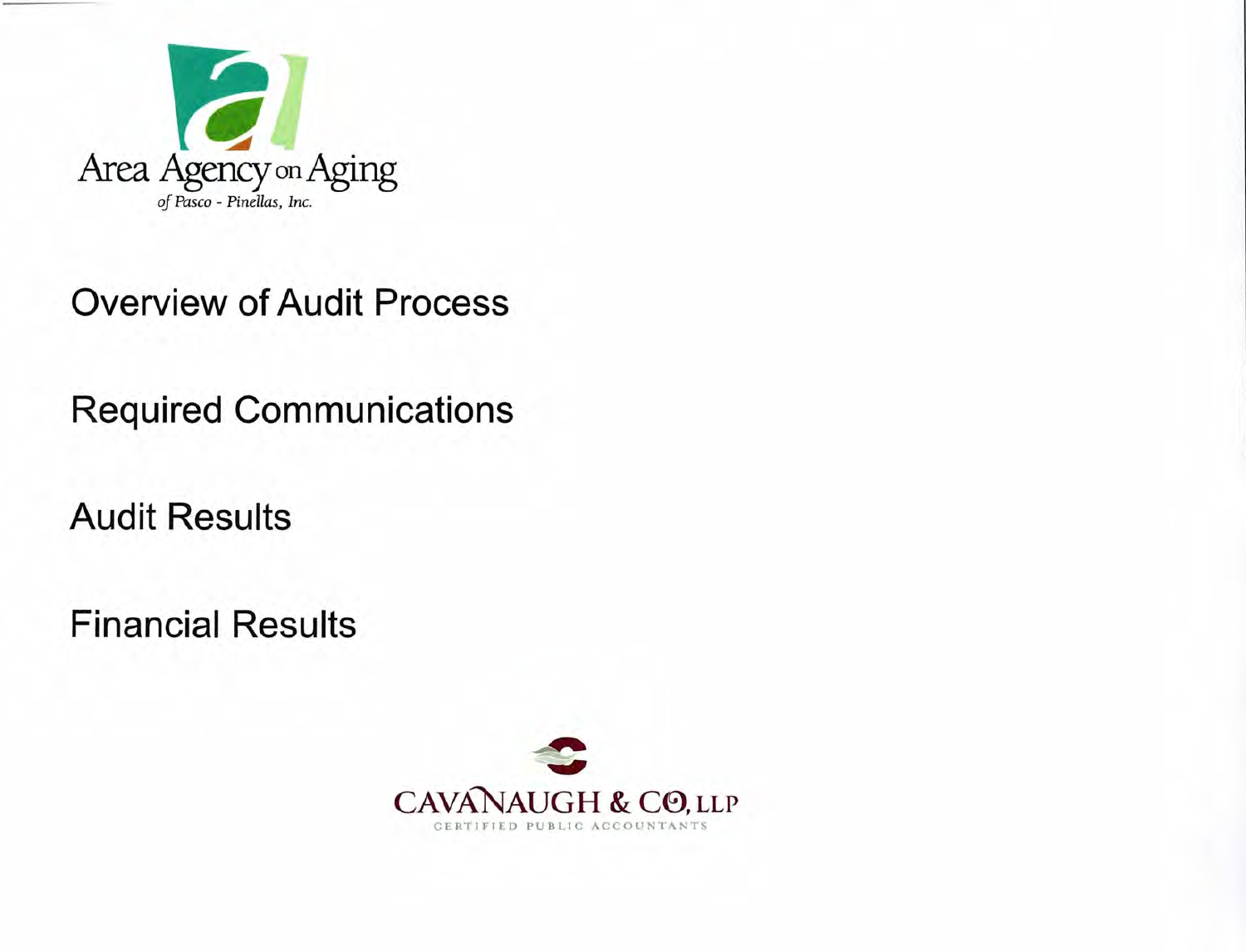# **Responsibilities Under Audit Standards**

### **Auditor Responsibilities**

- Audit Your Financial Statements ш
- Understand Controls in Place for
	- Financial Reporting
	- Compliance with Requirements of Grants
- Test Compliance with Matters that
	- Impact Financial Statements
	- Are Required for Major Programs
- Report Matters as Necessary
- Nonattest Services
	- Financial Statement Assistance
	- 990 Preparation

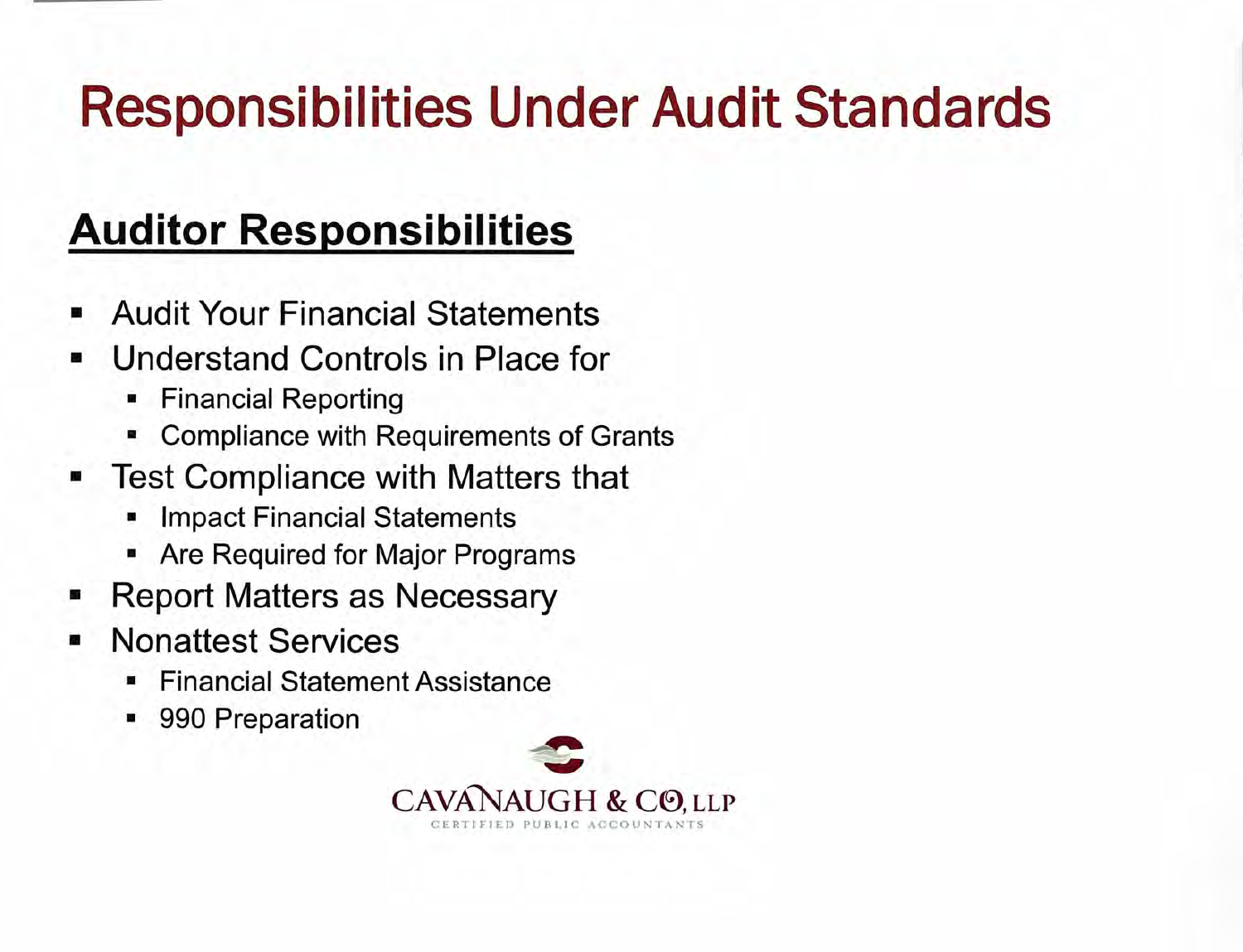# **Responsibilities Under Audit Standards**

## **Client Responsibilities**

- Prepare Financial Statements
- Board Oversight
- Establish and Maintain Controls
- Confirm Representations п
- Nonattest Services
	- Designate Individual with Skill, Knowledge and/or Experience ш

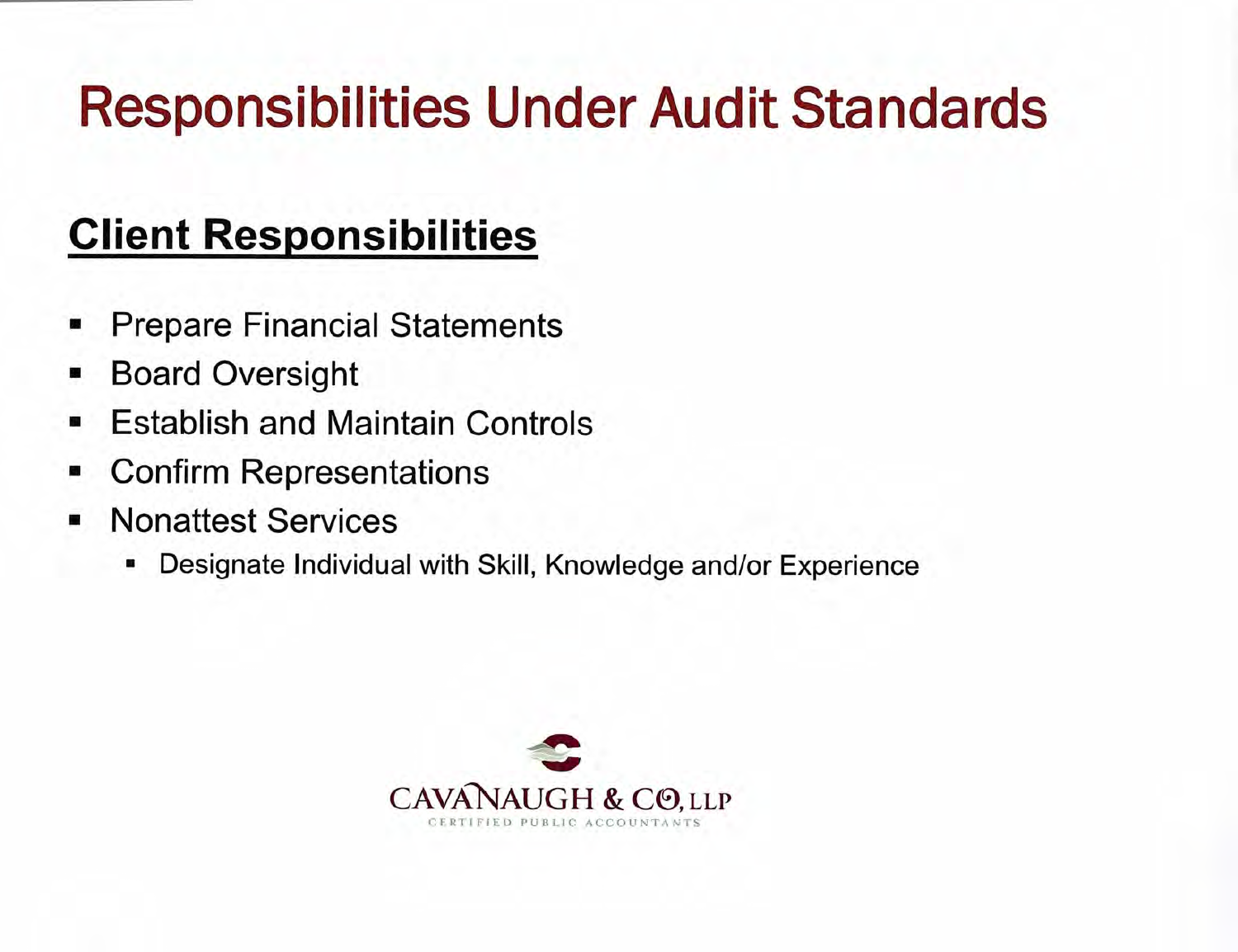# Audit Results

#### **Reports**

Financial Statements

Internal Control Over Financial Reporting and Compliance

Single Audit (Federal and State) **Compliance** Internal Control Over Compliance

#### **Financial Results**

#### **Results**

Unmodified Report (Clean Opinion)

No Instances of Noncompliance Noted

Unmodified Report (Clean Opinion)

Discussion to Follow

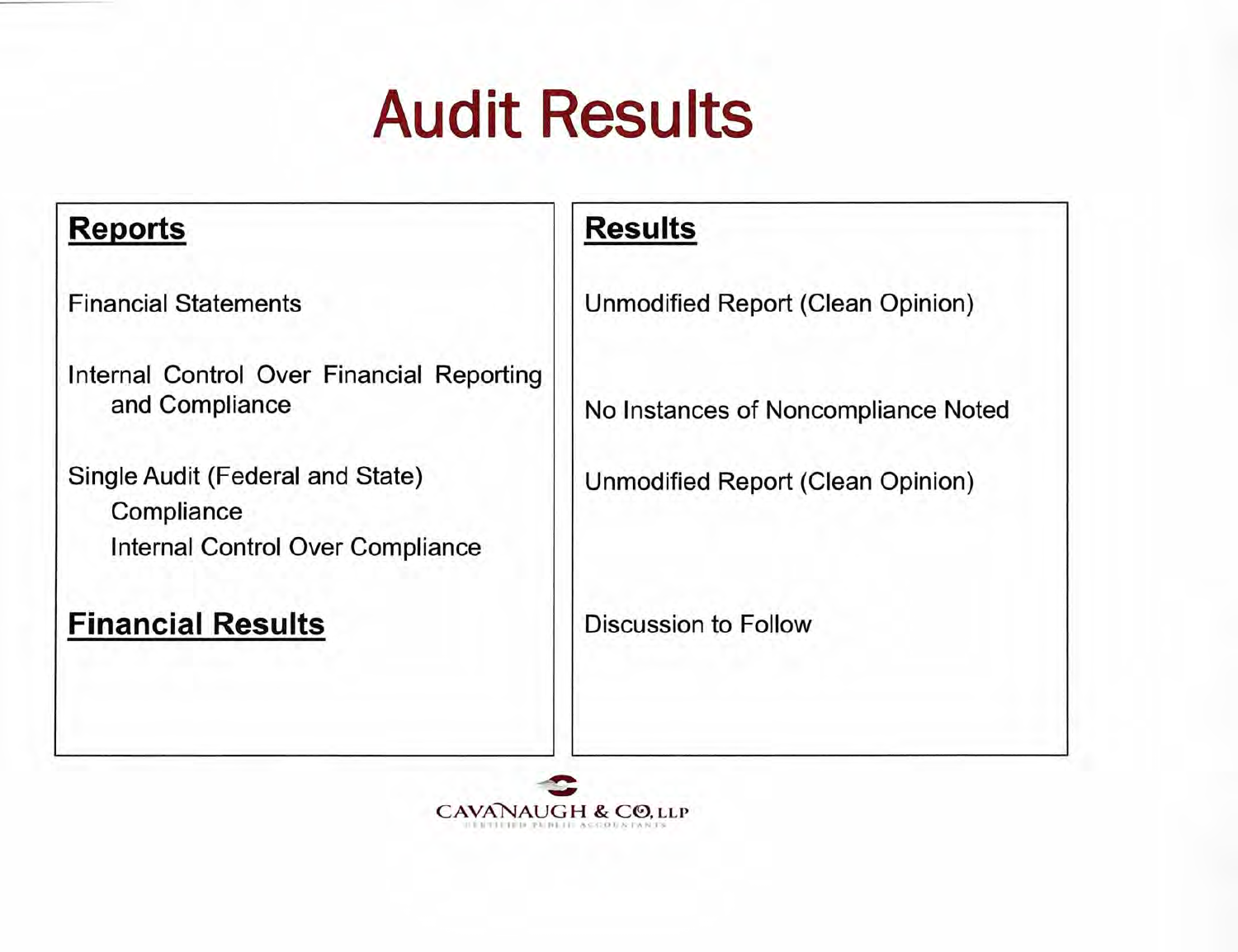## **Statement of Financial Position**

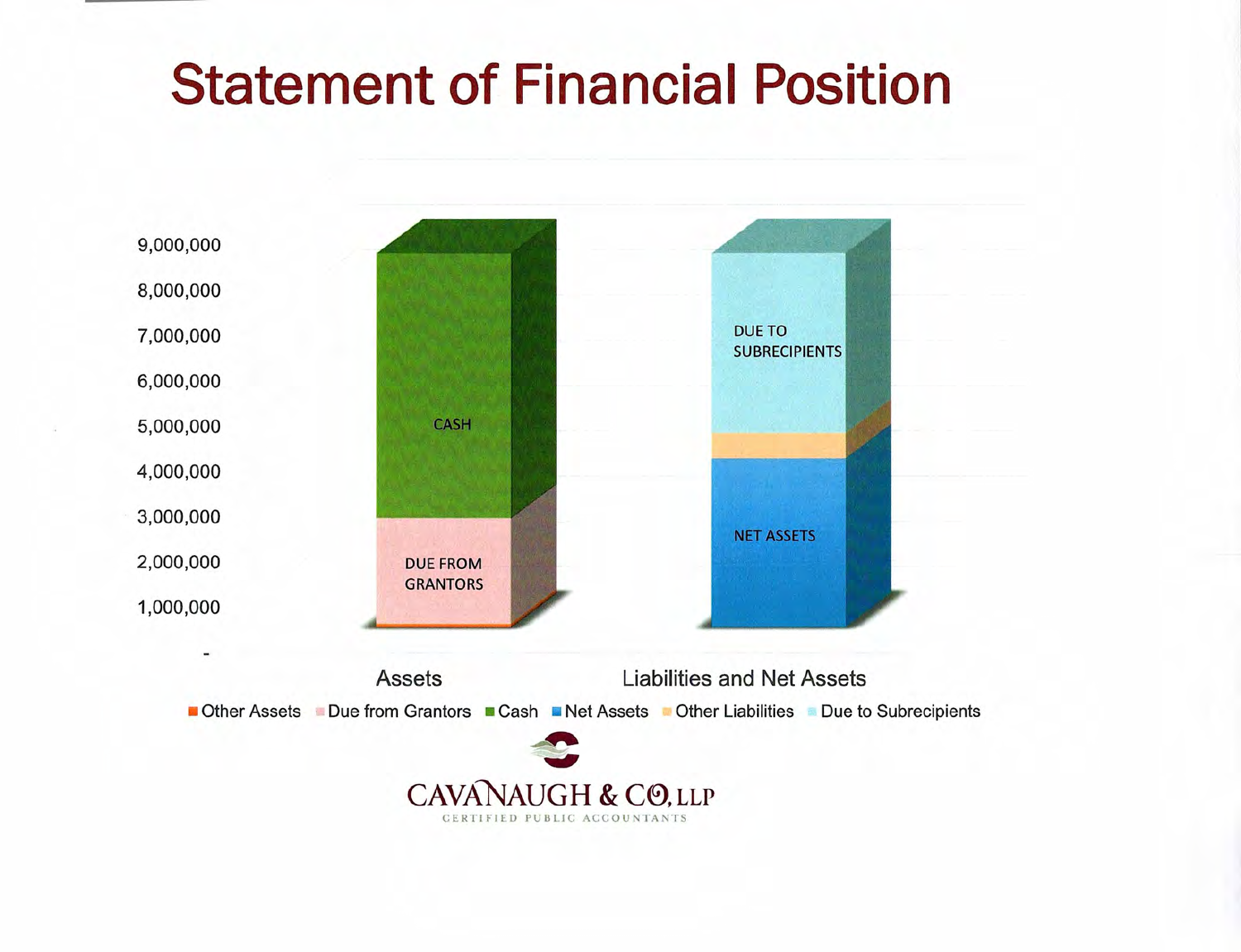# **Sources of Revenue**

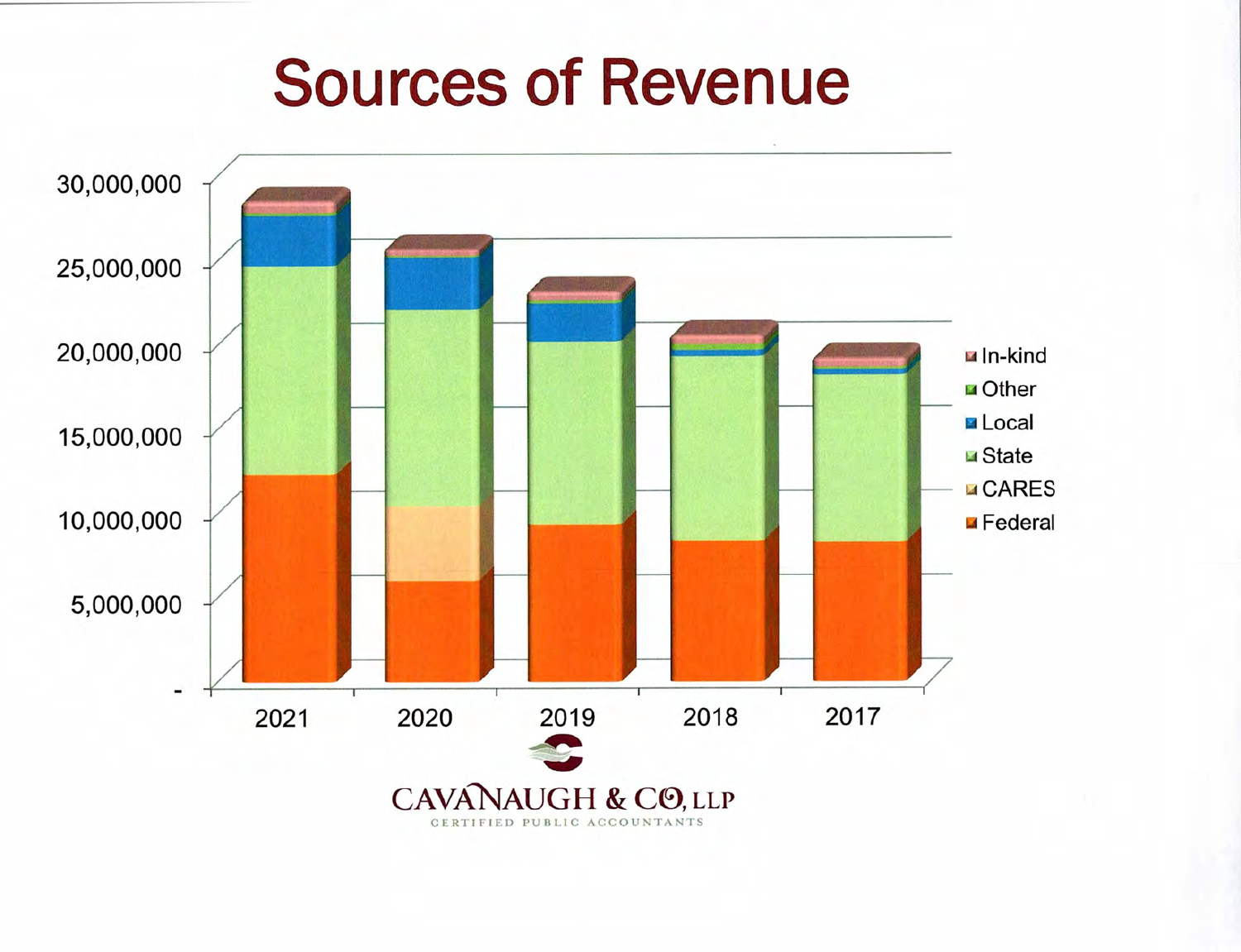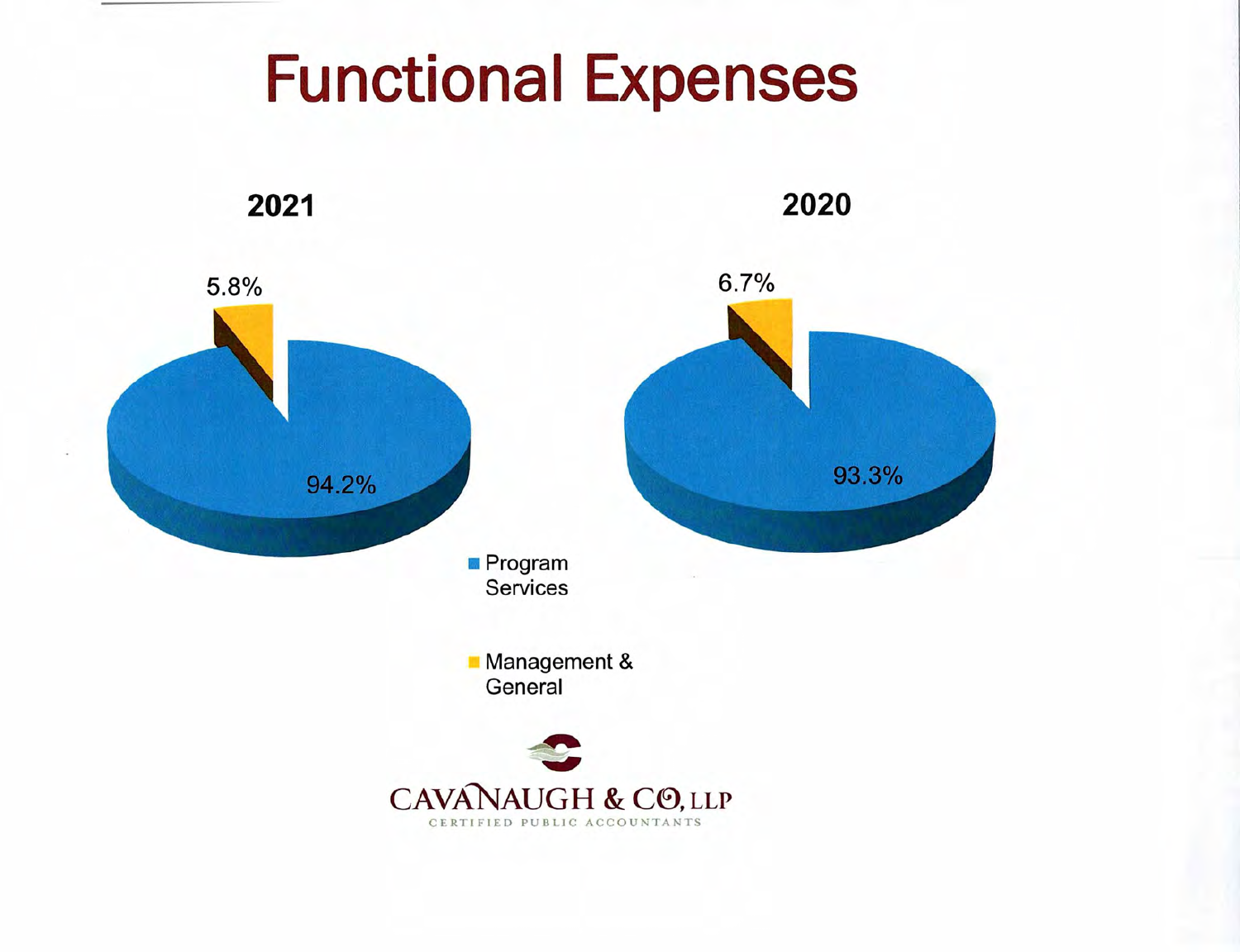# **Total Net Assets**

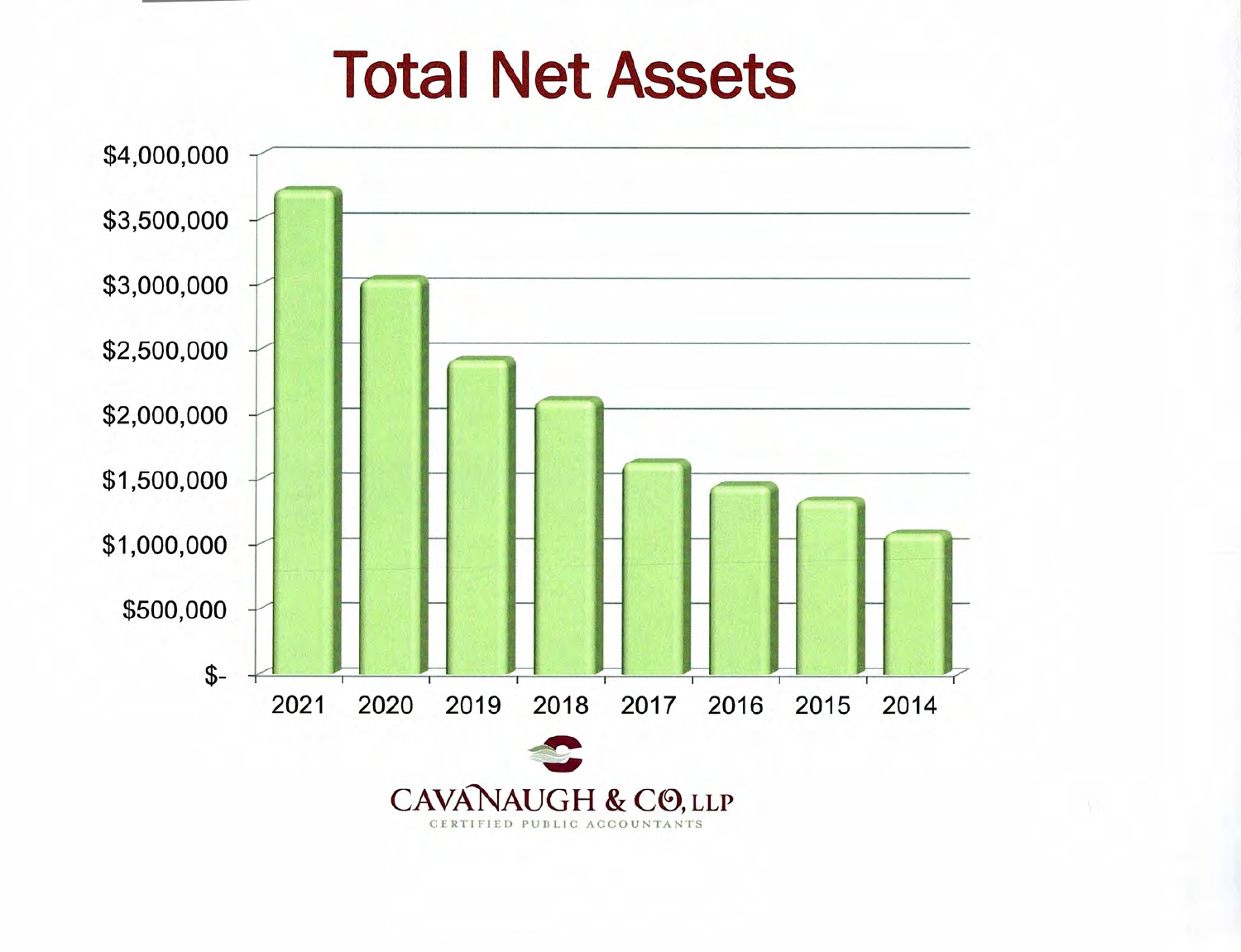## **Net Assets and Cash**



CERTIFIED PUBLIC ACCOUNTANTS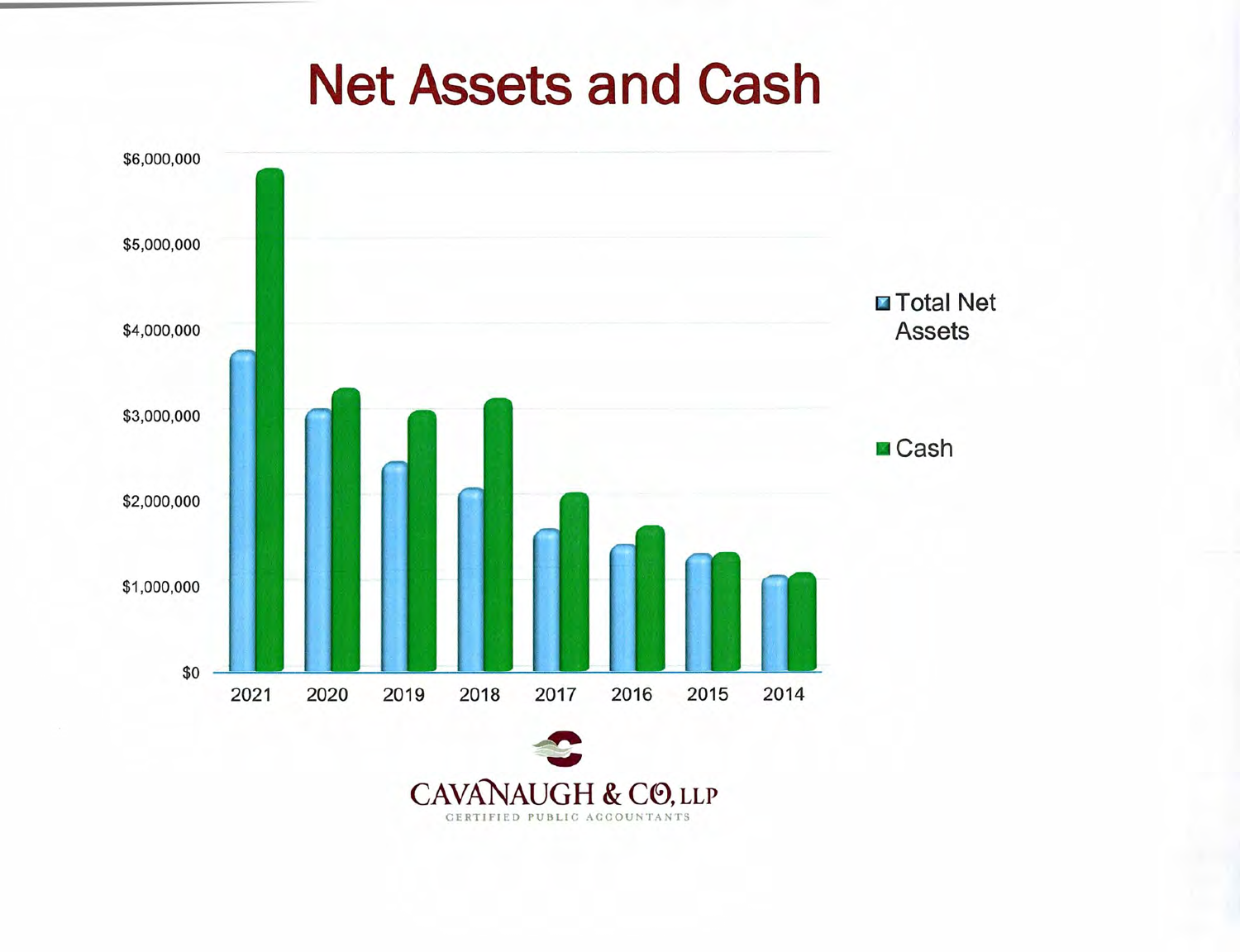## **Persons Served by Funding Source**

| <b>Funding Source</b>                                            | (Unaudited) | 2021   | 2020   | <b>Difference</b> |
|------------------------------------------------------------------|-------------|--------|--------|-------------------|
| <b>Local Service Programs</b>                                    |             | 3,365  | 4,430  | (1,065)           |
| <b>Older Americans Act\CARES Act Title IIIB</b>                  |             | 19,232 | 27,016 | (7, 784)          |
| Older Americans Act\CARES Act Congregate Dining                  |             | 2,664  | 2,119  | 545               |
| <b>Older Americans Act\CARES Act Home Delivered Meals</b>        |             | 6,484  | 7,636  | (1, 152)          |
| <b>Older Americans Act Health and Wellness</b>                   |             | 242    | 341    | (99)              |
| <b>Older Americans Act\CARES Act Caregiver Program</b>           |             | 166    | 409    | (243)             |
| Older Americans Act\CARES Act Grandparents                       |             | 142    | 60     | 82                |
| Emergency Home Energy Assistance for the Elderly Program (EHEAP) |             | 745    | 610    | 135               |
| Alzheimer's Disease Initiative                                   |             | 369    | 269    | 100               |
| Community Care for the Elderly (CCE)                             |             | 1,014  | 938    | 76                |
| Home Care for the Elderly (HCE)                                  |             | 191    | 194    | (3)               |
| Victims of Crime (VOCA)                                          |             | 379    | 379    |                   |
| ADRC Medicaid Assistance MAC and MWS (Annual Report)             |             | 6,762  | 6,706  | 56                |
| Thrive Program / Senior Community Health Program                 |             | 177    | 225    | (48)              |
| Serving Health Insurance Needs of Elders (SHINE)                 |             | 4,930  | 4,815  | 115               |
| Medicare Improvements for Patients & Providers Act (MIPPA)       |             | 456    | 593    | (137)             |
| Senior Medicare Patrol (SMP)                                     |             | 4,000  | 3,431  | 569               |
| <b>Diapers for Dignity</b>                                       |             | 2,238  | 1,419  | 819               |
| <b>Moms Meals Pilot</b>                                          |             | 71     | 118    | (47)              |
| Veteran Directed Home and Community Based Services               |             | 93     | 101    | (8)               |
| <b>Total Persons Served by Funding Source</b>                    |             | 53,720 | 61,809 | (8,089)           |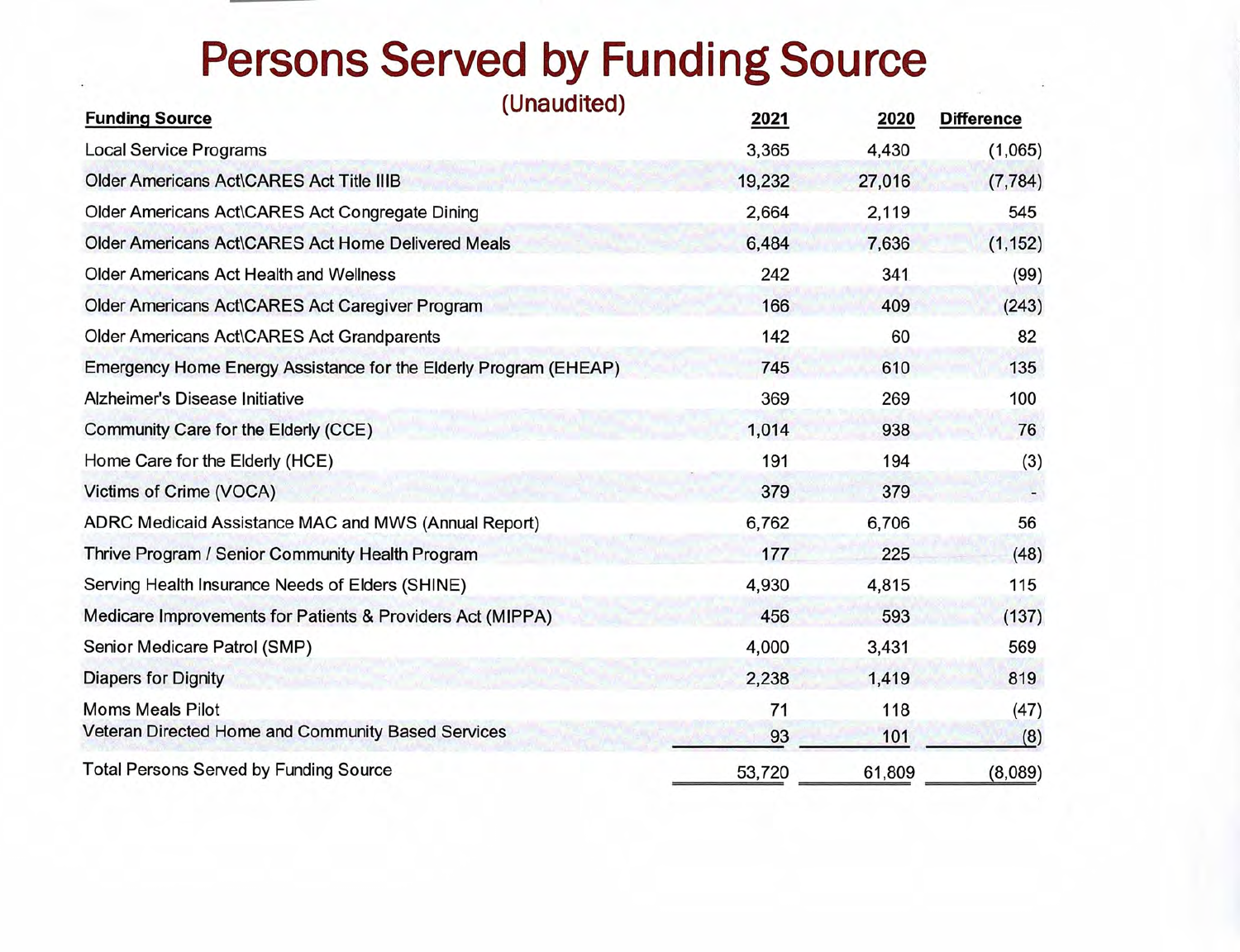

Many Complex Contracts with Fiscal Responsibilities

**Squeaky Clean Audit** 

**Focus on Accumulated Earnings** 

- Investing ٠
- Sharing the Wealth ٠